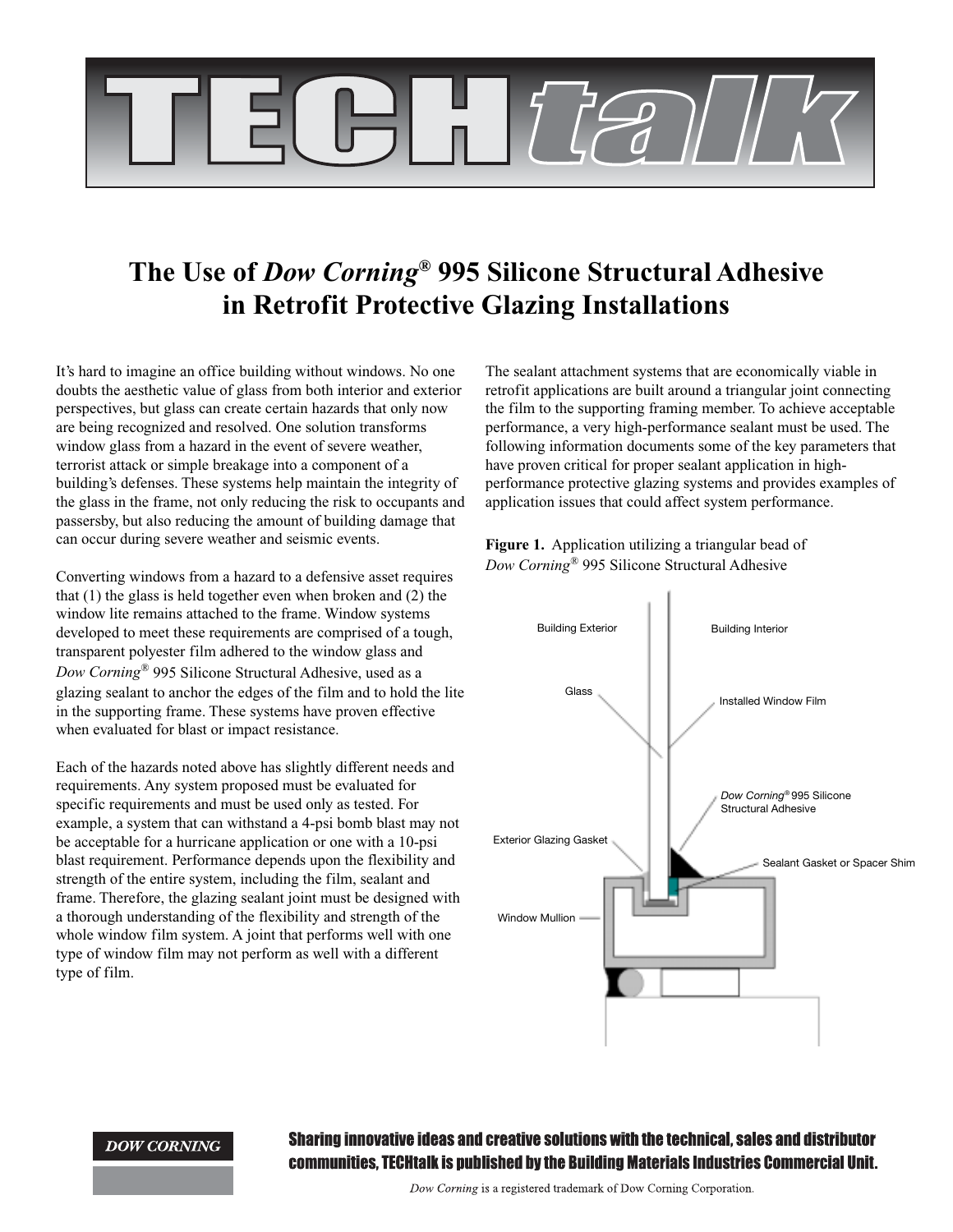Looking specifically at the sealant joint geometry, several areas are important to consider and control. *Figure 2* illustrates a triangular sealant joint.

**Figure 2***.* The triangular joint is the most common, acceptable joint design



A: **The sealant bite onto the attached film**. To ensure sealant adhesion and ultimate performance, a minimum sealant bite of 1/4 inch is required for any sealant cap bead. Many highperformance applications designed to withstand an applied force are built around a sealant bite of 3/8 to 1/2 inch that has proven to perform well in a wide variety of tests. Note that there is generally a slight gap (less than 1/8 inch) between the edge of the film and the glazing channel to allow for proper installation and removal of excess film adhesive.

B: **Gasket or glazing channel interior thickness.** This is the distance between the inside of the glass to the framing member. This distance is approximately 1/4 inch, depending upon the type of glazing system. This space could contain material, such as a structural silicone sealant or a firmly anchored gasket, to which *Dow Corning* 995 sealant will adhere. Or this space could contain a material such as a backer rod with little strength or a gasket such as Santoprene®1 to which *Dow Corning* 995 sealant will not adhere. In general, the larger the distance between the glass and the first secure surface with sealant adhesion, the greater the joint flexibility and the lower the joint ultimate strength. (See Figure 3.)

C: **Sealant bite onto the framing member.** To ensure sealant application and adhesion, a minimum sealant bite of 1/4 inch is required for any sealant cap beading application. Some highperformance applications designed to withstand an applied force (blast resistance, hurricane resistance, etc.) are built around a sealant bite of up to 1/2 inch.

A gap between the window and the mullion creates a more flexible but a slightly weaker joint. The performance of two *Dow Corning* 995 sealant joints (dimensions A and  $C = 1/2$  inch for each joint), one with a gap of 0.0 inch and the second with a gap of 1/4 inch, pulled to failure at a rate of two inches per minute, is documented in Figure 3.

Because the requirements for any application are specific to that application, it is critical to ensure that the system to be installed has been tested as a whole. Generally, increasing flexibility improves performance, and increasing strength improves performance. But a tradeoff exists between strength and flexibility that must be considered by the system designer.

1 Santoprene is a registered trademark of Advanced Elastomer Systems L.P.

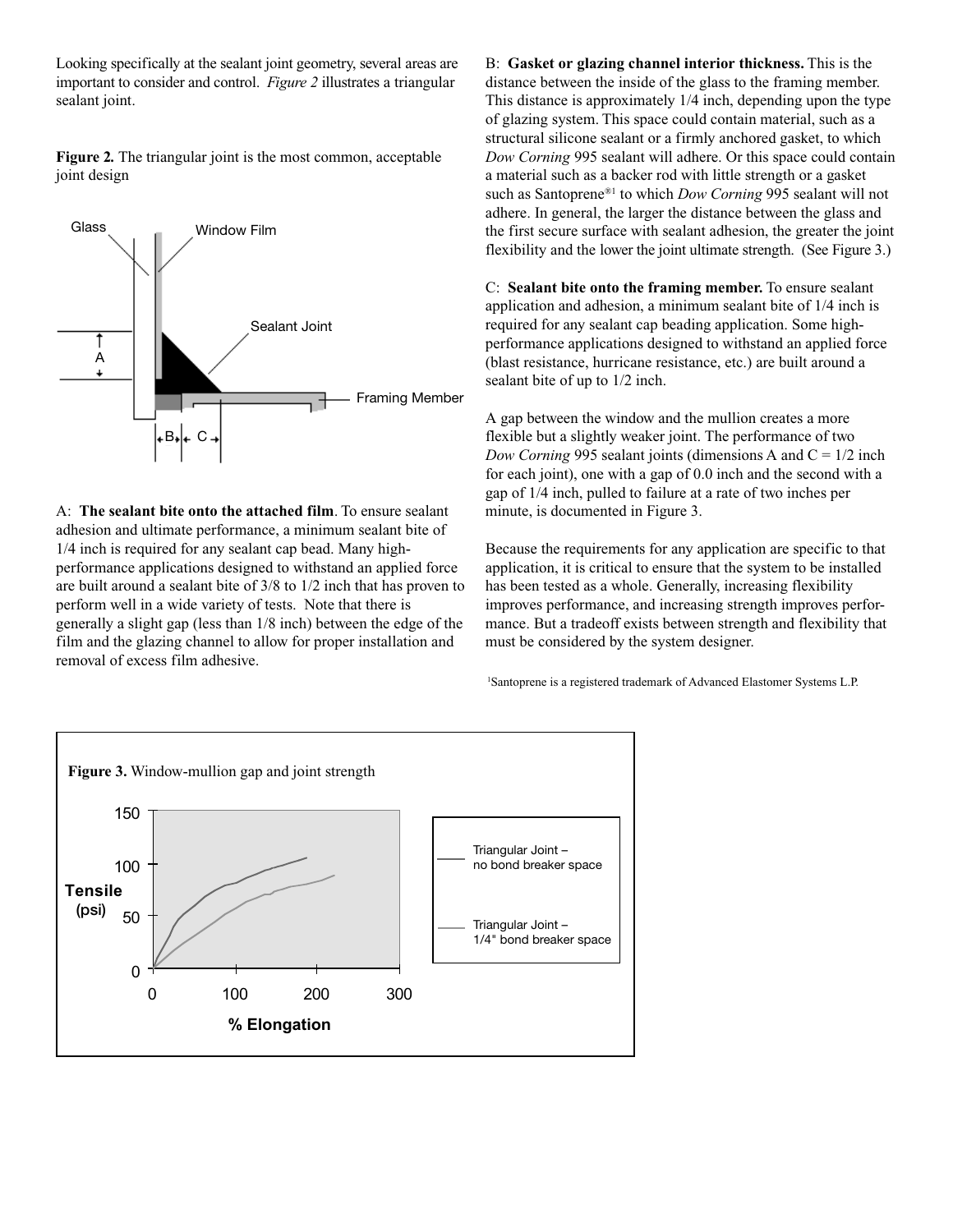### **Potential areas of concern**

There are several areas of concern related to the way a triangular joint could be applied that can result in reduced performance. **These practices should be avoided.**

#### **Figure 4.** Concave joint surface **(Unacceptable)**



In this joint, the sealant is tooled to produce a concave surface that would affect the strength and performance of the joint. The greater the joint concavity, the weaker the joint.

**Figure 5.** Film too short of edge of daylight opening **(Unacceptable)**



In this illustration, the window film is left too far back from the edge of the daylight opening. The sealant contact with the film is much less than required for the system design, and joint performance will be reduced accordingly.

**Figure 6.** Silicone structural adhesive applied over an existing internal gasket without any cutback, resulting in a reduction of sealant bond to the framing member **(Unacceptable)**

In this example, the sealant adhesion onto the frame (dimension C) is inadequate for the bond required for an acceptable sealant joint. If the sealant bonds to the gasket, the bond is actually to a thin flap of rubber that is not designed to carry a load. As a result, the joint performance will be greatly reduced.



**Figure 7.** Do not seal directly to a gasket, and do not tool concave **(Unacceptable)**



In this application, the sealant contacts only an existing gasket and not the framing member. This is clearly unacceptable because (1) sealants often do not adhere to gasket material and (2) the gasket may not be designed to support a load. Also, as noted in Figure 4, concave joints are weaker than triangular joints.